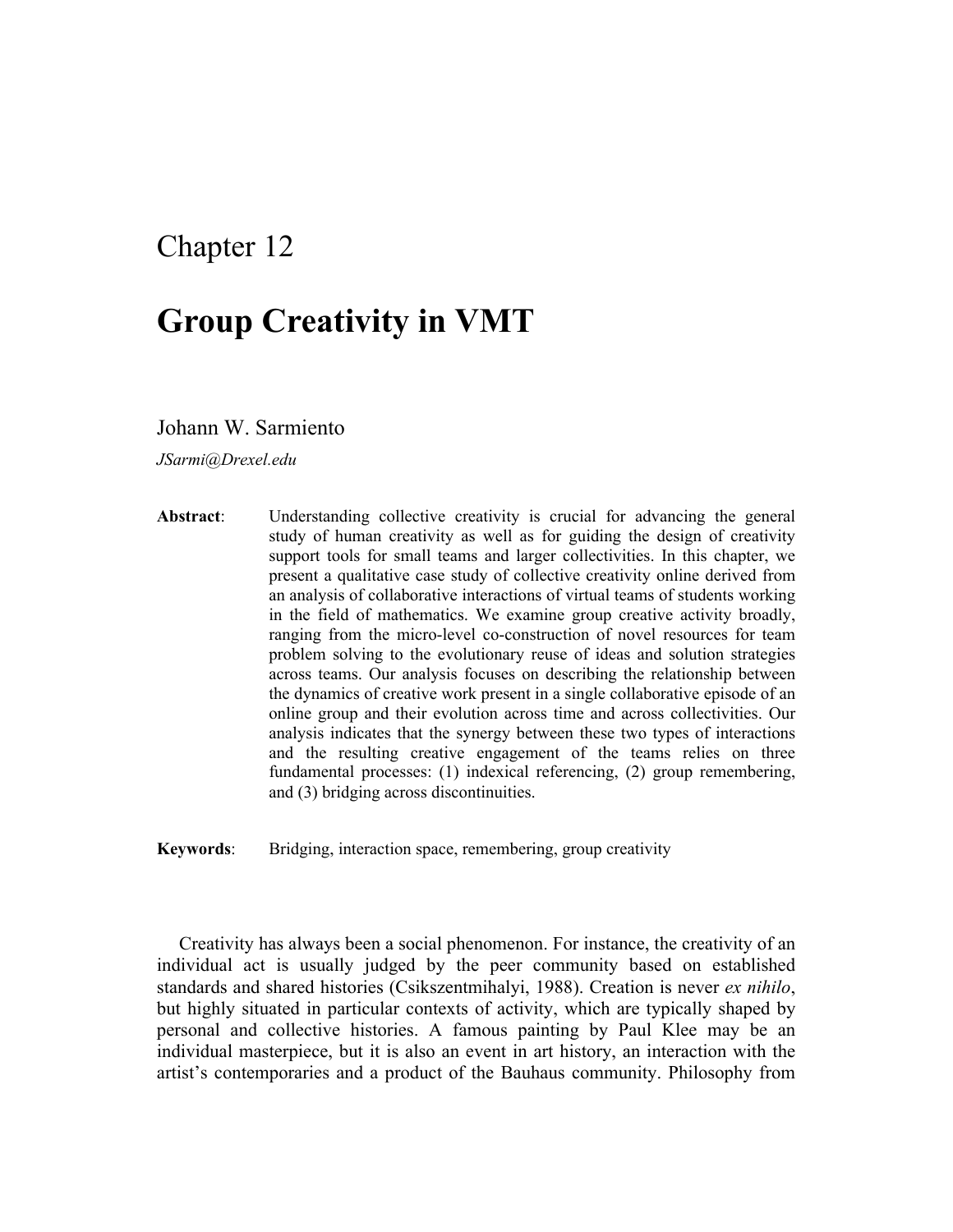Plato onward, according to Hegel (1807/1967), has always been a "reflection of its times, grasped in concepts"—to say nothing of a 2,500 yearlong dialog.

In the networked age, creative breakthroughs are increasingly team accomplishments: the Manhattan Project, the Apollo moon landings, the analysis of a nuclear accelerator experiment, the proof of Fermat's theorem, the consolidation of the European Union all involve coordinated efforts of many people. It is time to consider creativity as a group-cognitive achievement. If we are interested in promoting creativity, it may be important to understand, catalyze and support the group aspects of creativity as well as the individual psychological.

This chapter tries to explicate fundamental group phenomena that take place when a small group of students are challenged to work creatively in the domain of school mathematics as part of VMT. We do not expect to observe epoch-shattering acts of creativity here, but we hypothesize that we can see in the visible activities of interacting students some of the methods being awkwardly but explicitly worked out that experts use effortlessly and invisibly. By conducting the student discourses online, we can, moreover, easily capture for analysis a complete record of everything that is shared by the group in its collaborative work.

We assume that individual creativity involves mental efforts to pursue ideas about a problem. It may well also involve interaction with a variety of physical artifacts that are meaningful to the individual. In a setting of group creativity, this process must be extended, enunciated and shared by the group members so they can understand the problem and proposed solutions with enough commonality to work together toward a group accomplishment. As a sense-making enterprise, group creativity must co-construct group meaning that is appropriately individually interpreted by the group members (Stahl, 2006, ch. 16). Because the effort must remain oriented to a shared task, it involves "a continued attempt to construct and maintain a shared conception of a problem" (Roschelle & Teasley, 1995, p. 70). The effort must be sustained; that is, it must overcome manifold potential discontinuities and disruptions. Group participants must be able to point to or index ideas and artifacts in the evolving problem space in ways that make sense to the others and are effective. New actions must be able to build on the past (of the group effort and of the larger culture) through group remembering situated in the present context.

If we want to support group creativity, then we have to support the building and maintaining of the joint problem space (see Chapter 6 above), the *referencing* of objects in that space, collective *remembering* of relevant histories, and *bridging* across related episodes of the group's activity. In this chapter, we explore the interactional character of referencing, remembering and bridging in small-group creative efforts through analysis of our data on virtual math teams. We consider the effectiveness of the VMT technological environment (text chat, shared whiteboard, persistent wiki, graphical referencing, social awareness) for supporting these aspects of group efforts at cognition and creativity. Both our analysis and our technological support focus on the actions between individuals, artifacts, events, sessions and groups—on inter-action more than on isolated individual actions.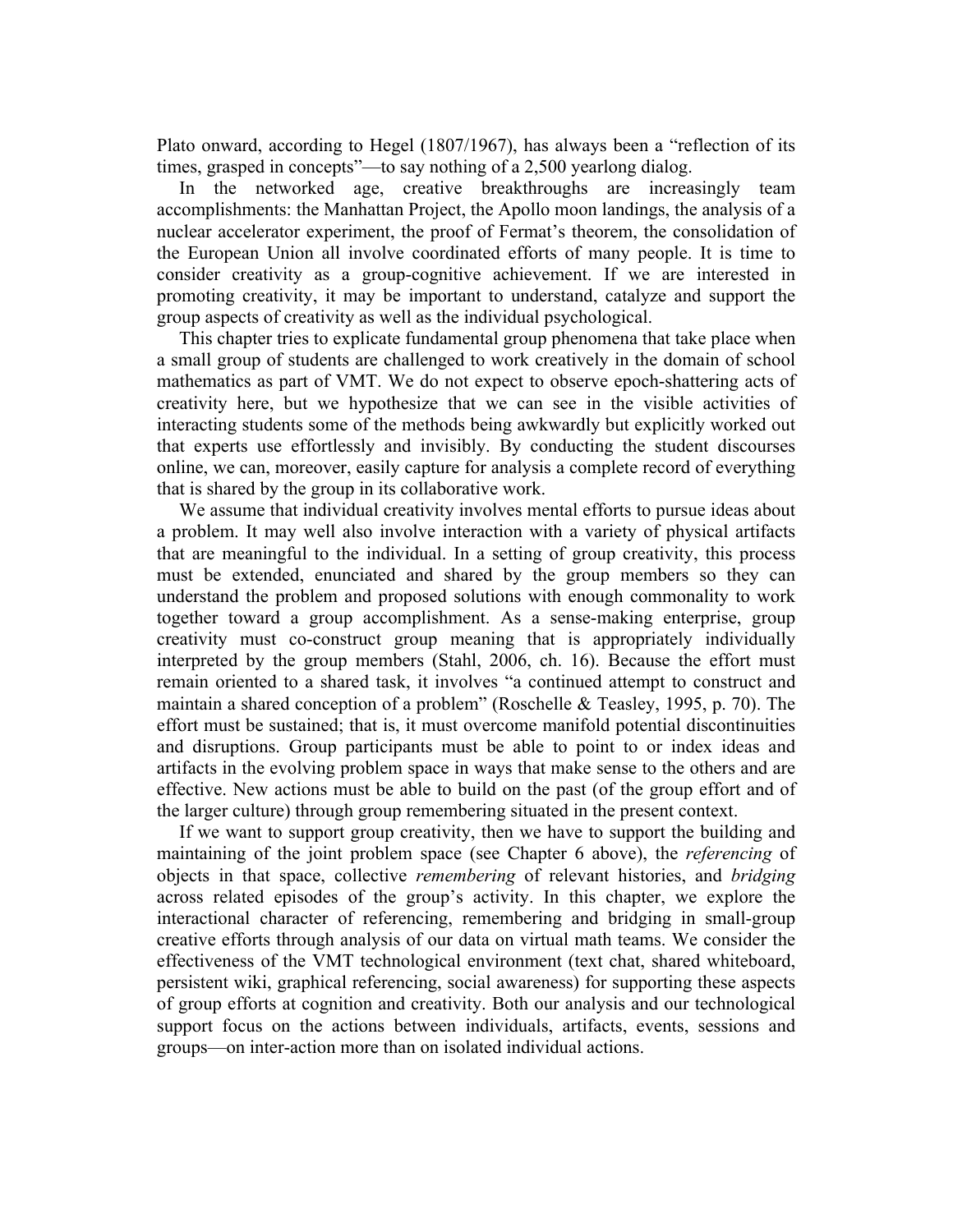### **Studying Group Creativity in Inter-Action**

The potential of collectivities to engage in and succeed with rich explorations, discovery and innovation in various fields, has motivated many researchers, leaders and field practitioners to promote and study group creativity (e.g., Hewett, 2005; Shneiderman et al., 2006). Half a century of research on individual creativity has clearly documented the complexity of the psychological, cultural and social processes involved in the creation of original and useful products (Mayer, 1999). When turning our attention beyond the individual creative agent, new challenges and opportunities emerge. For example, studying groups engaged in creative interactions offers us an opportunity to observe the methods employed by co-participants to conduct their explorative work together and allows us to see insight and innovation as social constructs. In fact, the emergence of digital environments that support collaborative work has opened up the opportunity for researchers to go beyond studies of "solo" action and investigate distributed systems of cognition and creativity that situate artifacts, tasks and knowing in the interactions of coparticipants and activity systems over time.

In contrast to the attention that the social dimension of individual creativity has received in creativity research (e.g., Amabile, 1983; Csikszentmihalyi, 1988; 1990; Paulus, 2003), the interactional aspects of group creativity—how groups do creative work together—have only recently begun to be explored. For example, a new conceptual model of group creativity in music and theater (Sawyer, 2003) proposes that collective creative work can be better understood as the synergy between *synchronic* interactions (i.e., in parallel and simultaneously) and *diachronic* exchanges (i.e., over long time spans and mediated indirectly through creative products). Building on this model, we attempt to explore the interdependency between synchronic and diachronic interactions, and analyze its relationship with creative work, broadly defined. In our study of mathematics collaboration online we observe collective creative work as manifested in a wide range of interactions extending from the micro-level co-construction of novel resources for problem solving to the innovative reuse and expansion of ideas and solution strategies across multiple teams.

Next, we turn our attention to describing, incrementally, three central interactional mechanisms that the VMT teams we studied engaged in and which directly relate to the creative dimension of their work. We theorize that such mechanisms are central to the synergy between single-episode collaboration and the creative work of multiple collectivities engaged together over time. In addition to describing the interactions that the virtual teams observed engage in, we also reflect on the particular aspects of the online environment used, which might promote, support or hinder synchronic and diachronic interactions.

### **Creative Inter-Actions in Virtual Math Teams**

In the spring of 2005 and 2006, we conducted a series of pilot studies using VMT chat. In each study we formed several virtual math teams, each containing about four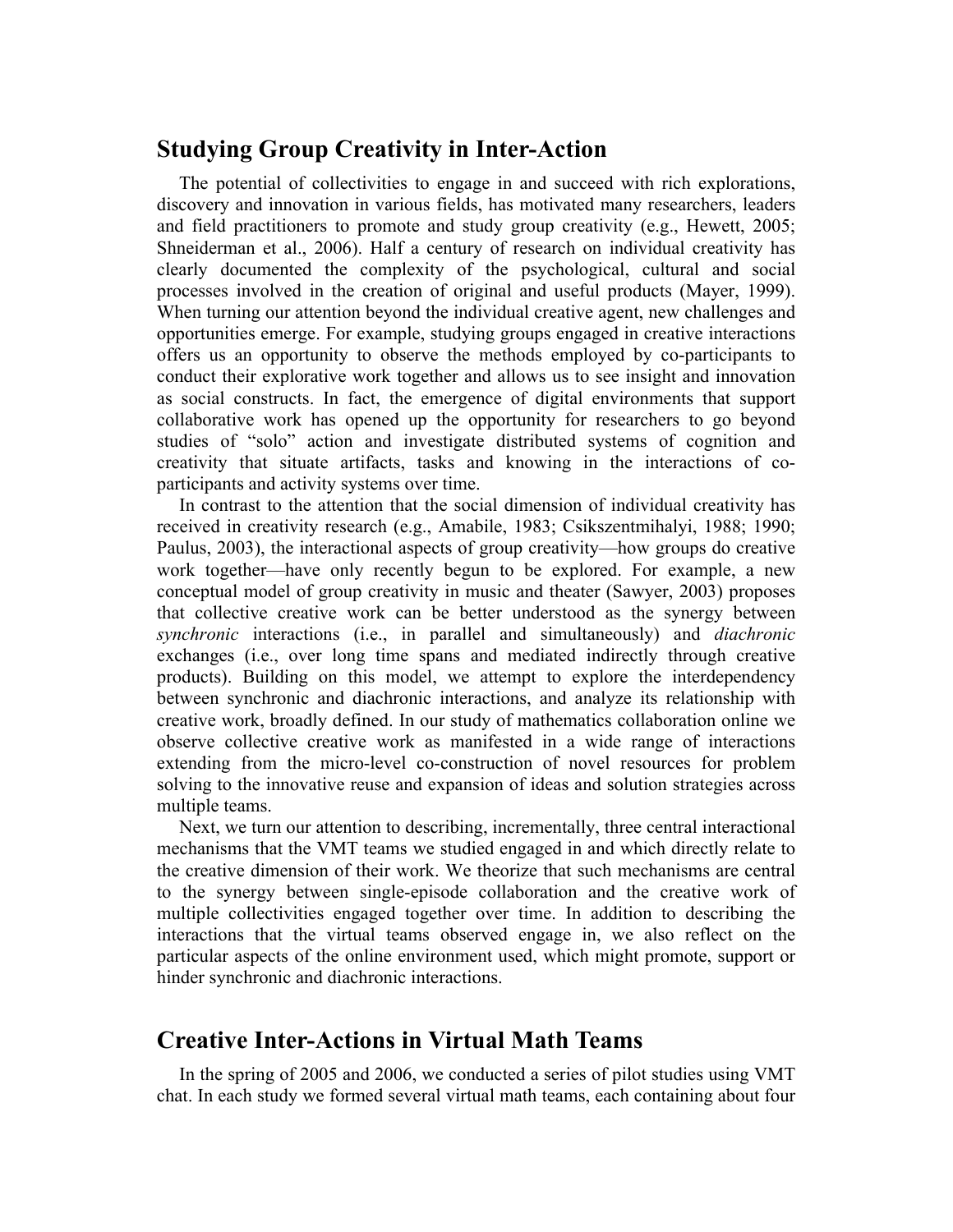middle-school students selected by volunteer teachers at different schools across the USA or abroad. The teams engaged in online math discussions for four hour-long sessions over a two-week period. They were given a brief description of a novel open-ended mathematical situation and were encouraged to explore this world, create their own questions about it, and work on those questions that they found interesting. For example, the teams participating in the 2005 study (and whose work we will use to illustrate our observations about collective creativity) explored a non-Euclidian world where the concept of distance between two points in space had to be redefined. The initial task as presented to the students is displayed in Figure 12-1. We expected this kind of task to offer a productive setting for the study of the dynamics of problem discovery and formulation, activities usually associated with creativity (Getzels & Csikszentmihalyi, 1976; Nickerson, 1999).



*Figure 12-1. Grid-world task.*

The analysis presented in the following sections uses the approach of ethnomethodology (Garfinkel, 1967) to examine recordings and artifacts from the team sessions in order to draw design implications for a full-scale online math discussion service. Ethnomethodology is a phenomenological approach to qualitative sociology which attempts to describe the methods that members of a culture use to accomplish what they do, such as carrying on conversations (Sacks, Schegloff & Jefferson, 1974), using information systems (Button, 1993; Button & Dourish, 1996; Suchman, 1987) or doing mathematics (Livingston, 1986). Ethnomethodology is based on naturalistic inquiry to inductively and holistically understand human experience in context-specific settings (Patton, 1990). Our observations come from this type of descriptive analysis applied to our entire dataset of interaction logs. We start at the micro-level of collaborative creative work and expand progressively towards more global interactional processes across collectivities and time spans. We will look at inter-actions of one virtual math team as indicative of interactions throughout the VMT data corpus.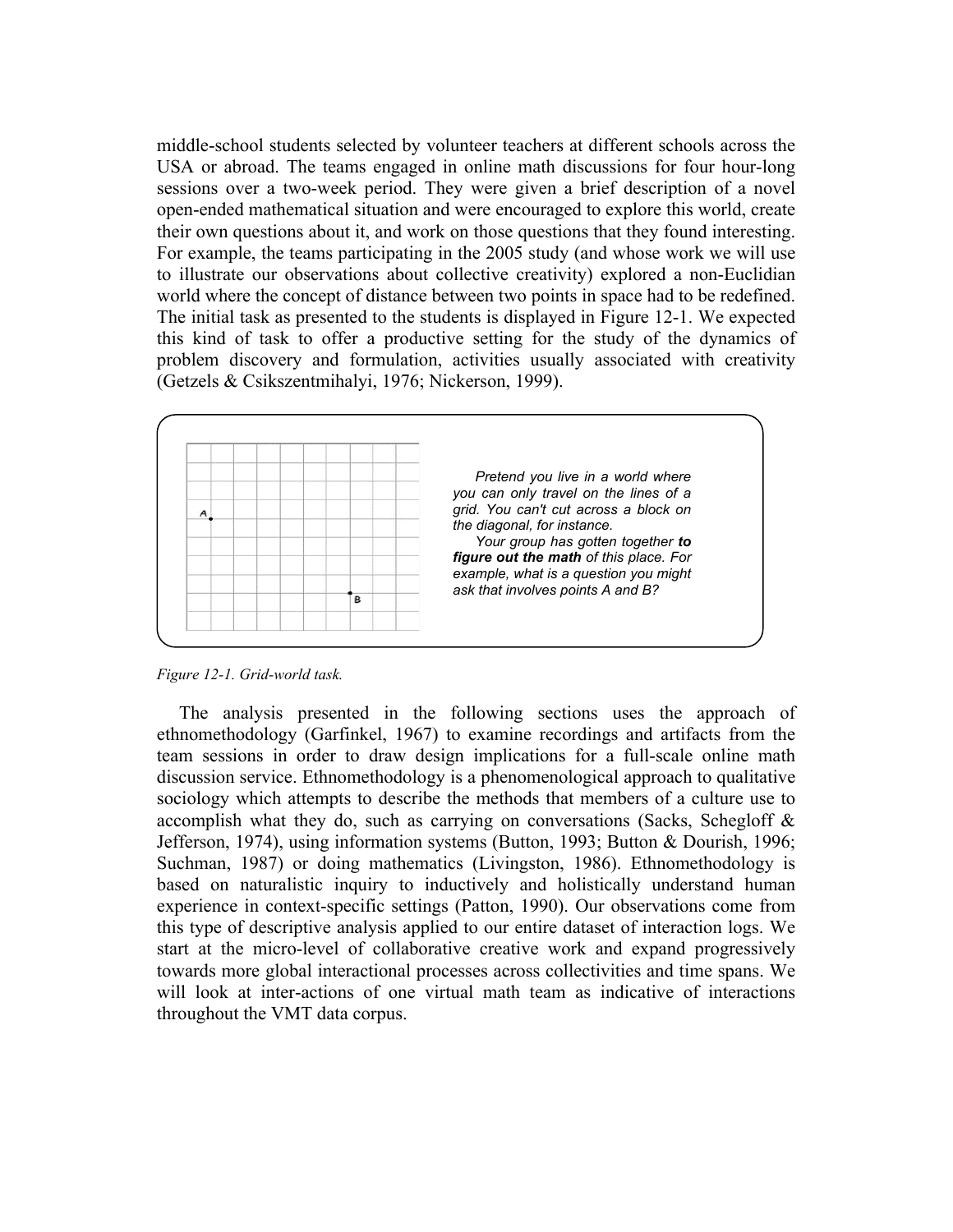### **Collaborative Referencing in a Joint Interaction Space**

Our analysis of the collective interactions of virtual math teams suggests that these groups concern themselves repeatedly with the creation and development of a joint set of problem and solution *proposals* (Stahl, 2006, ch. 21). In the VMT environment, participants use the textual and graphical resources at hand and a number of interactional methods to achieve this. These resources and the proposals for their use emerge from the collective activity of the groups themselves. References to resources evolve through a complex web of indexicals, which join them through elaboration, contrast, reframing, etc. The network of resources and utterances about them constitute the primary material of the groups' creative work. *Indexicality*, the referencing or symbolic pointing achieved through language and other means, is one of the unique aspects of group creativity which Sawyer (2003) has described in his analysis of creative collaboration in music and theater groups.

Figure 12-2 contains a passage of interaction from the last session of Team 5 in Spring Fest 2005. It illustrates the importance and complexity of collective referencing.



#### *Figure 12-2. Labeling to support reference.*

As can be seen in Figure 12-2, the chat room used by the team provides a space of interaction where words, diagrams, labels, and sequences of manipulations can be used as resources for collective interaction. In this case we see on the shared whiteboard a series of textual notes with some questions that the team is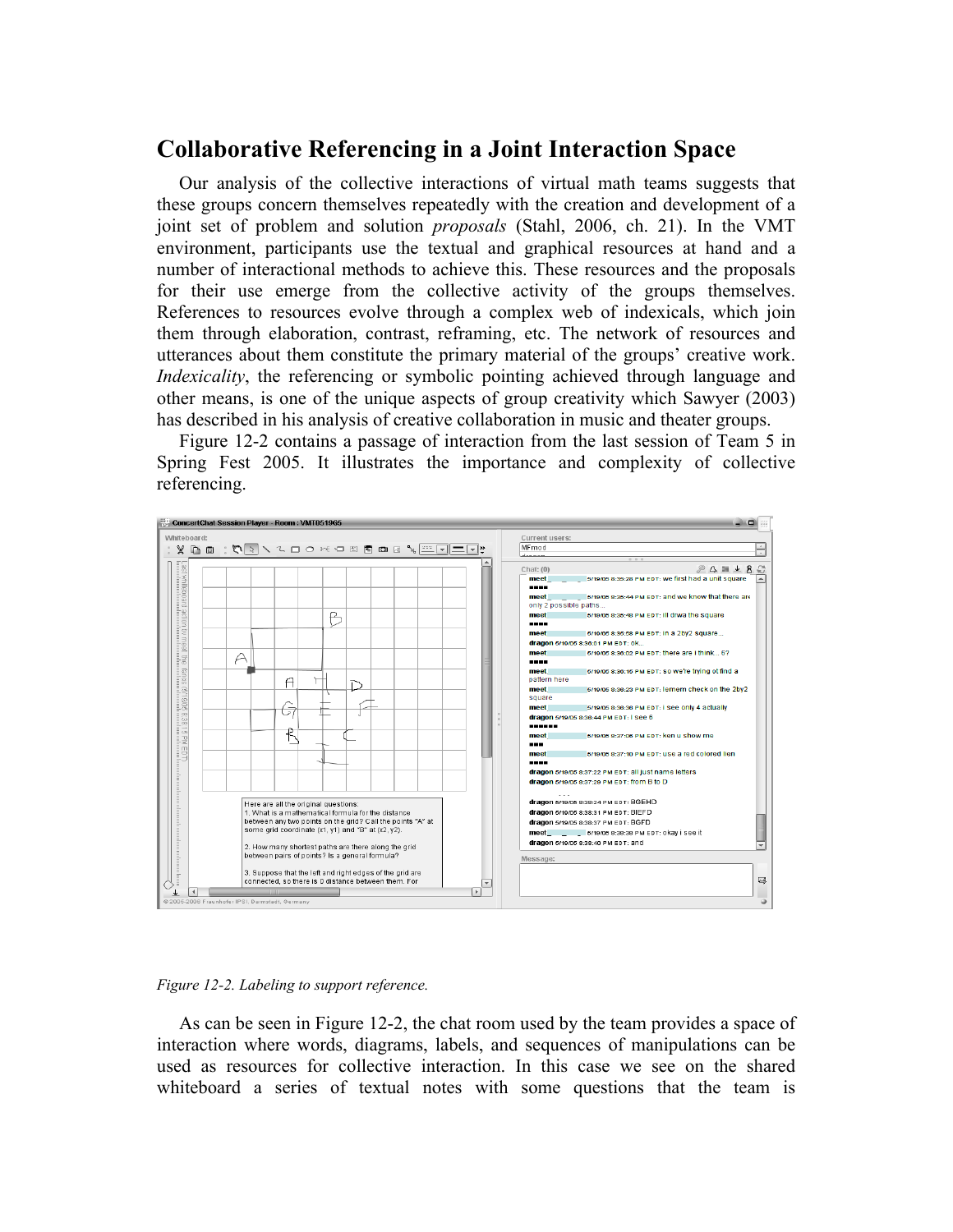investigating, a grid, and some other diagrams and labels created by the participants. Following the chat dialog in Log 12-1 (which continues from Log 6-2), we can see how the team members use a set of objects (e.g., a unit square, paths, a 2-by-2 square, etc.) and, through interaction, construct a collective web of references (e.g., "*ill draw the square*," "*there are only two possible paths*," "*from B to D*," etc.) that are determinative of how the group's joint action flows.

*Log 12-1.*

| 149<br>150 | meet<br>meet | we first had a unit square<br>and we know there are only two possible paths |
|------------|--------------|-----------------------------------------------------------------------------|
| 151        | meet         | ill draw the square                                                         |
| 152        | meet         | in a 2by2 square                                                            |
| 153        | dragon       | ok                                                                          |
| 154        | meet         | there are I think  6?                                                       |
| 155        | meet         | so we're trying to find a pattern here                                      |
| 156        | meet         | lemme check on the 2by2 square                                              |
| 157        | meet         | I see only 4 actually                                                       |
| 158        | dragon       | l see 6                                                                     |
| 159        | meet         | ken you show me                                                             |
| 160        | meet         | use a red colored lien                                                      |
| 161        |              | dragon all just name letters                                                |
| 162        | dragon       | from B to D                                                                 |
| <br>163    | dragon       | <b>BGEHD</b>                                                                |
| 164        | dragon       | <b>BIEFD</b>                                                                |
| 165        |              | <b>BGFD</b>                                                                 |
|            | dragon       |                                                                             |
| 166        | meet         | okay I see it                                                               |
| 167        | dragon       | and                                                                         |

This type of referential activity was widespread across all teams and sessions, although with different levels of intensity. This leads us to conjecture that the use of indexicality in combination with textual and graphical resources allowed teams: to create visualizations of strategies and ideas, to contrast multiple representations of a problem situation, to coordinate different problem-solving paths among different team members, and to reconstruct collectively past work so that it can be continued in the present moment. Indexicality seems to play a unique role in collective exploratory work when teams are engaged in active problem formulation and in the early stages of problem solving; at least this is a hypothesis that deserves further analysis.

Although the VMT collaboration environment provides some explicit supports for referencing (i.e., pointing with arrows from the chat area to the whiteboard or from one chat posting to another), the observed referencing practices extend well beyond the explicit supports provided. Our analysis points to the importance of these referential practices in creating a tightly interwoven set of resources that represents the joint interaction space. Elsewhere in this volume we have described instances of such referencing work embedded in the collaborative mathematical work of the teams (esp. Chapters 6, 7, 14, 15, 17, 20, 27). These analyses have motivated us to reconsider, as designers, the affordances in the online environment that support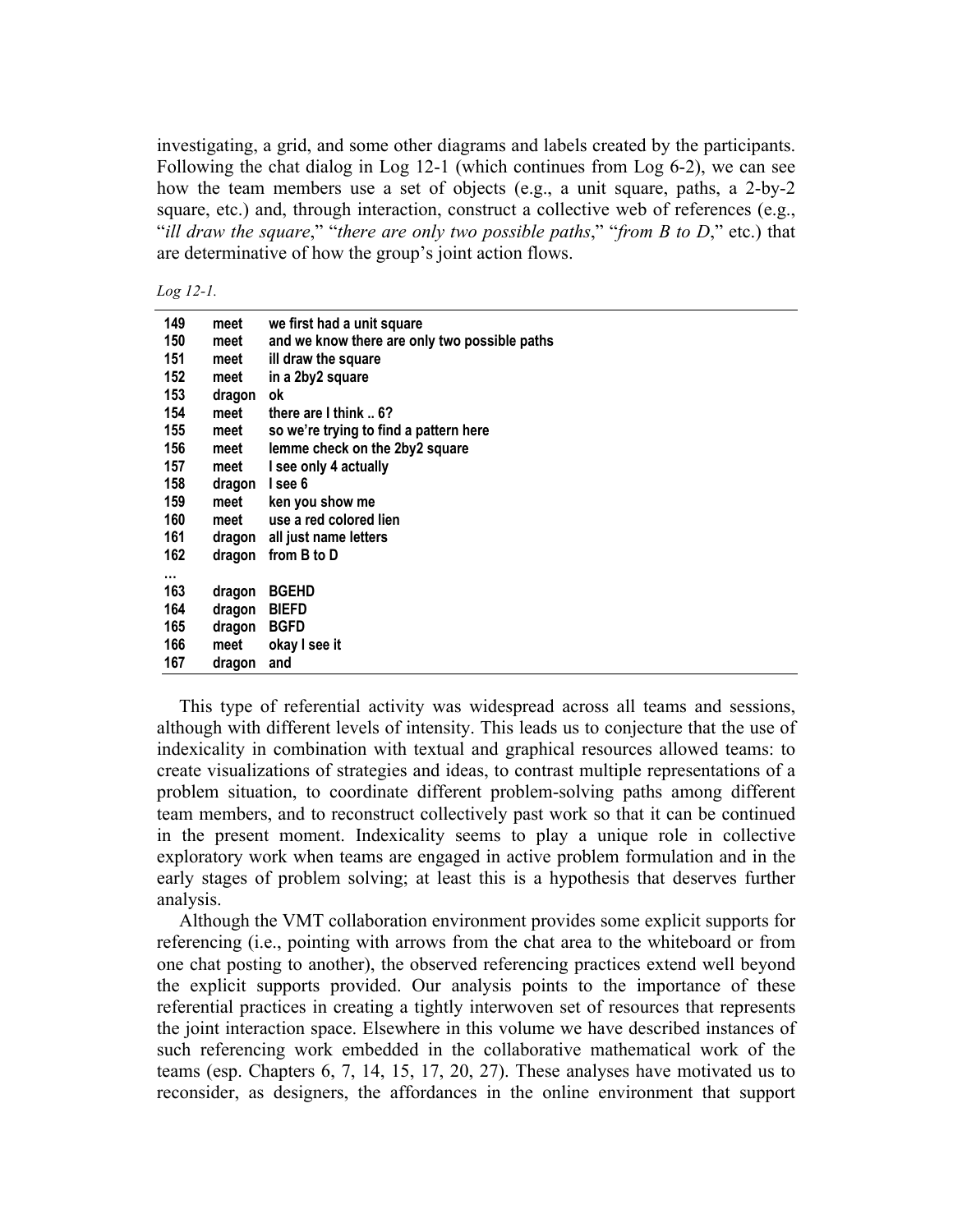indexicality. Our particular interest in long-term collective engagement has resulted in a series of modifications of the VMT collaboration environment to explore and support the construction and maintenance of a sustained joint problem space. Before introducing them, we will first expand our initial characterization of the role of referencing and indexicals to consider the relationship between single-episode interactions (synchronic) and longer (diachronic) sequences of interaction.

### **Group Remembering with Shared Artifacts**

The virtual teams involved in our studies demonstrated across their sessions a variety of methods for producing and managing relevant resources for their mathematical work. Since this work was spread over multiple sessions, they also engaged in activities related to managing their trajectory as a team. In fact, the excerpt of interaction captured in Figure 12-2 represents a case in which the team is collectively engaged in trying to reconstruct parts of their previous session in order to initiate their current problem-solving activity. Interestingly, in this unique sequence of interaction, remembering of past activity unfolds as a collective engagement in which different team members participate dynamically. Some of the current team members were not present in the previous session, and yet they are instrumental in the reconstruction of that past and in shaping its current relevance. In the case captured in Figure 12-2 and Log 12-1, for instance, *Meet* is engaged in remembering the work conducted in the previous session. Although he remembers that there were six shortest paths in a 2-by-2 square grid, he is only able to "see" four paths. *Dragon*, who was not part of the previous session, is able to see all six possible paths. Up to this point we could see this interaction just as a case of memory failure. However, the work in which these two participants engage in subsequently is a unique form of memory work that establishes a new method to "see" the six paths that were discovered in the last session—and to allow for that method to be more accessible and persistent so it can be shared effectively. The team creates a labeling mechanism that allows them to trace and name each path in the 2-by-2 grid (i.e., "**from B to D**" "**BGEHD**," "**BIEFD**"). This method is then reused for the rest of the session to explore other grid arrangements and, more importantly, to produce artifacts that can work as records of procedures, discoveries, and arguments that others can inspect, challenge, or extend. In this work, we see how indexicality also plays a central role, but we have labeled this kind of activity *group remembering* because of its particular importance to reconstructing past achievements that are relevant to present tasks.

In Figure 12-3, the drawings, labeling, enumerated lists, tables and other inscriptions in the shared whiteboard function as "immutable mobiles" (Latour, 1990) that are shared by being persistently visible (see Chapters 7 and 10 above). The use of the whiteboard represents an interesting way of making visible the procedural reasoning behind a concept (e.g., shortest path). The fact that a newcomer can use the persistent history of the whiteboard to re-trace the team's reasoning seems to suggest a strategy for preserving complex results of problem-solving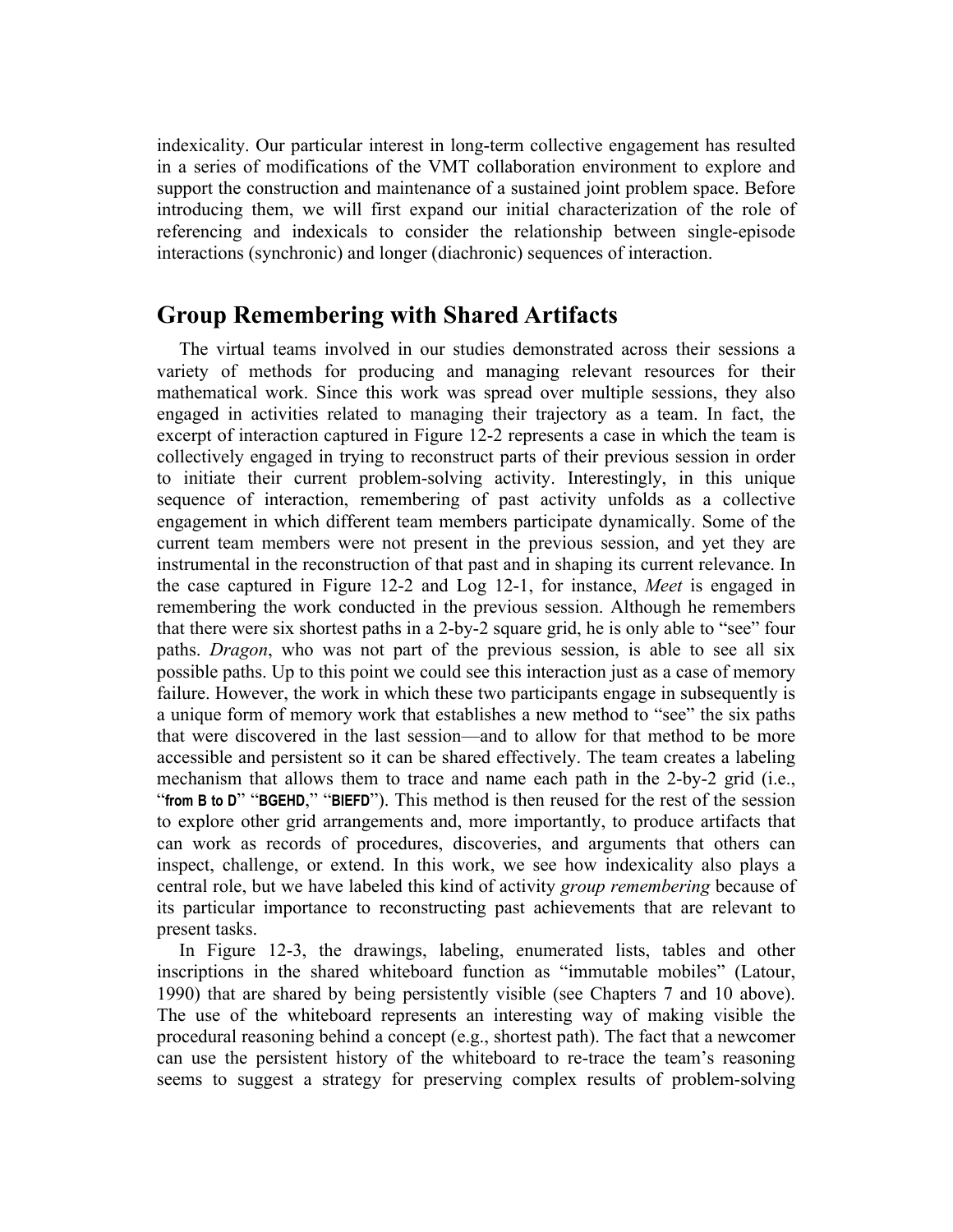activities. However, the actual meaning of these artifacts is highly situated in the doings of the co-participants, a fact that challenges the ease of their reuse despite the availability of detailed records such as those provided by the whiteboard history. Despite these interpretational limitations, we could view the persistent artifacts created by this team as "memory" objects which, in addition to being representations of the teams' moment-to-moment joint reasoning, could also serve for their own future work and for other members of the VMT online community.

These particular objects are constructed *in situ* as a complex mix of resources that document, represent and recall different points in their own problem solving and, potentially, in those of others. As can be seen in Figure 12-3, the two team members depicted a complex network of inter-related resources: the cases being considered, the labeling and procedural reasoning involved in identifying each path, a summary of results for each case (i.e., the list of paths expressed with letter sequences) and a general summary table of the combined results of both cases. The structure of these artifacts represents the creative work of the team but also documents the procedural aspects of such interactions in a way that can be read retrospectively to document the past, or "projectively" to open up creative new possible next activities.



*Figure 12-3. Multiple representations on the shared whiteboard.*

Despite the fact that the problem-solving artifacts and conversations are the result of the moment-by-moment interactions of a set of participants and, as such, require a significant effort for others to reconstruct their situated meaning, they can serve as resources used to "bridge" problem-solving episodes, collectivities or even conceptual perspectives. Here, we use the term "bridging" to characterize interactional phenomena that cross over the boundaries of time, activities, collectivities or perspectives as relevant to the participants themselves. Bridging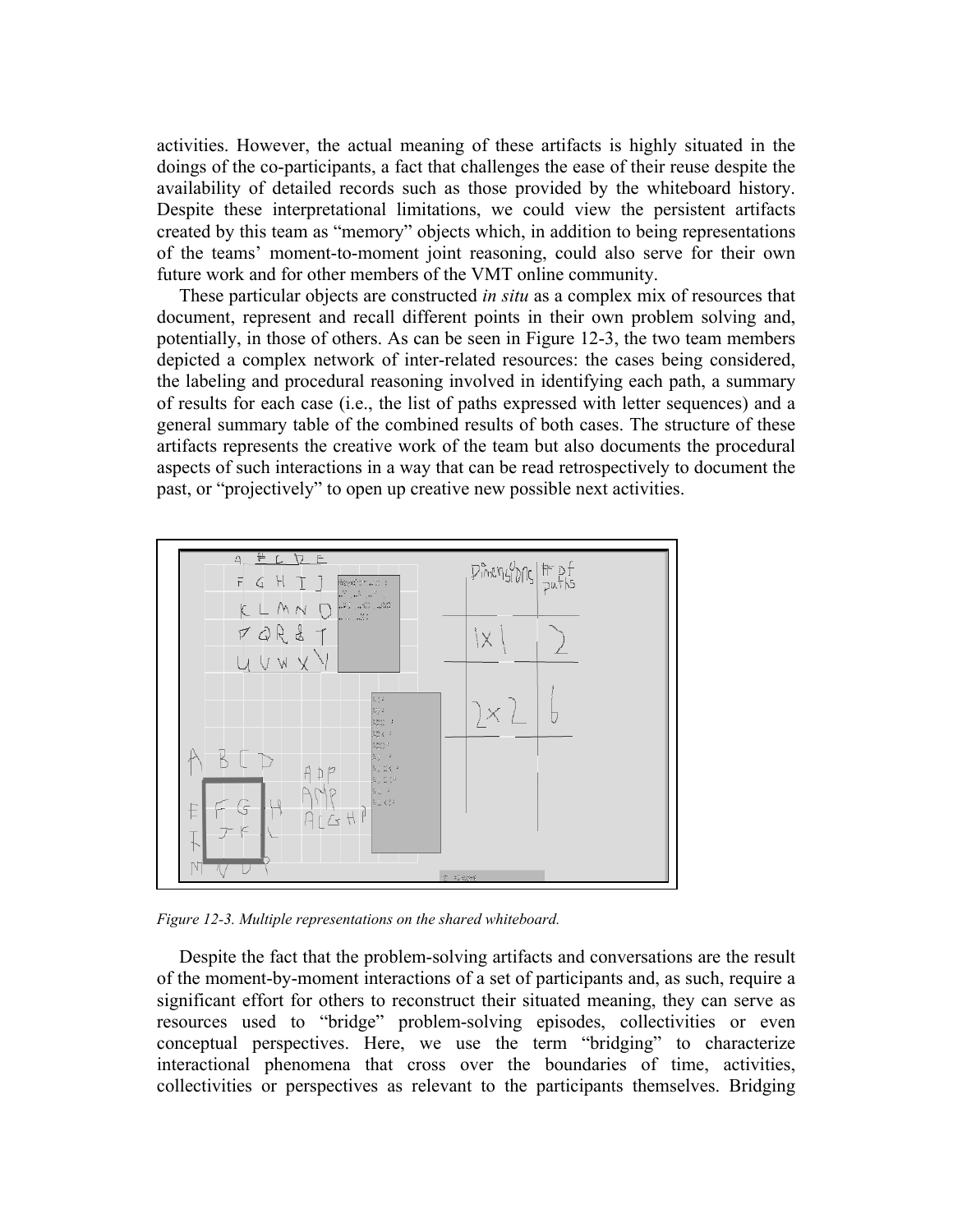thereby can tie events at the local small-group unit of analysis to interactions at larger units of analysis (e.g., the VMT student community). Bridging may reveal linkages among group meaning-making efforts by different groups or diachronically across events in time. Bridging might play a special role in contexts where creative work and knowledge building are being pursued by collectivities.

### **Projecting Creative Opportunities through Bridging**

So far, we have explored two aspects of the creative dimension of the work that virtual teams engaged in as part of our studies. We have seen that the use of referencing and the configuration of indexicals are necessary elements of the "synchronic" interactions of these teams but that they can also play a central role in processes such as those that we have labeled "group remembering." As a matter of fact, we can see the central role of referencing as that of overcoming boundaries in joint activity. Deictic expressions (such as "**the one highlighted in black and dark red**") are sometimes used to overcome gaps in perception, while temporal deictic terms (e.g., "**last time**") can be used as part of the process of doing memory work and engaging with prior activities. In fact, in the contexts of extended sequences of collaborative knowledge work, where the membership of a team might change over time and where the trajectory of problem solving needs to be sustained over time, overcoming such boundaries might be especially challenging. We define this type of purposeful overcoming of boundaries through interaction as "bridging" work and turn our attention now to interactional strategies that virtual teams utilized to engage in these kinds of activities.

In order to investigate the dynamics of bridging we designed Spring Fest 2005 so that a number of teams worked on the same task for a series of four sequential sessions. Teams used a different virtual room for each session and had no direct access to archives of their previous interactions. Despite this apparent limitation, they demonstrated several strategies to reconstruct their sense of history and to establish the continuity of their interactions.

Analyzing several interactional episodes, we noted that teams purposefully engaged in attempts to establish continuity in collaborative problem solving as it relates to multiple sequences of work and also to the relevant work that other teams might be conducting. This type of activity involves:

- (i) The recognition and use of discontinuities or boundaries as resources for interaction,
- (ii) Changes in the participants' relative alignment toward each other as members of a collectivity, and
- (iii) The use of particular orientations towards specific knowledge resources (e.g., the problem statement, prior findings, what someone professes to know or remember, etc.).

Bridging activity defines the interactional phenomena that cross over the boundaries of time, activities, collectivities or perspectives. It defines a set of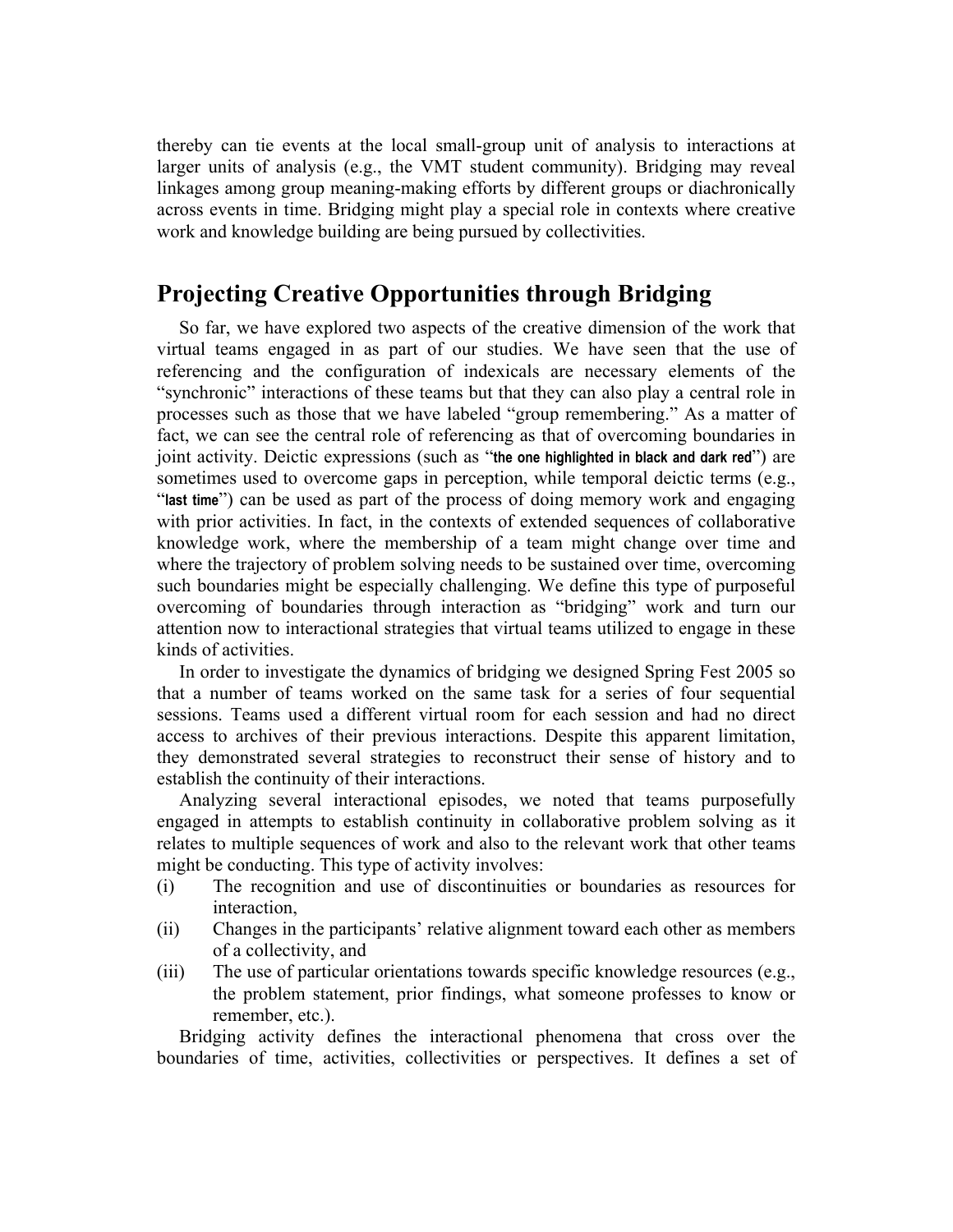methods through which participants deal with the discontinuities, roles and artifacts relevant to their joint activity.

As a result of our initial findings from Spring Fest 2005, we designed for Spring Fest 2006 a setting in which "bridging" could be investigated more conspicuously. We arranged for the teams to reuse the same persistent chat rooms so that they had direct access to the entire history of their conversations and their manipulations on the whiteboard across the four sessions. In addition, mentors provided explicit feedback by leaving a note on the whiteboard of each team's room in between sessions. Finally, we also provided a wiki space to allow the teams to share their explorations (e.g., formulae found, new problems suggested by their work, etc.) with other teams. The comparative analysis of these interactions provides us with more detailed confirmation of the important interrelationship between synchronic and diachronic interactions.

The reuse of the same room by teams that were much more stable in their membership over time proved effective in stimulating the constructive establishment of continuity in the creative and problem-solving activity of the teams. The feedback provided by the external mentors, however, was in several cases problematic since it re-framed past experiences in ways that seemed unfamiliar or curious to the participants themselves. In addition, the use of the wiki space provided us with a set of interesting examples of new "bridging" activity being conducted by the teams.

Through the wiki postings, teams working on the same or a similar task were made aware of the parallel work being conducted by their counterparts. In several cases, the wiki acted as an effective third workspace from which materials generated by one team could be used, validated and advanced by other teams. The authors of the postings also used them to sustain their own problem solving across the four sessions. Postings and trajectories of use in the wiki showed a structure that was very different from the conversational and interactional style of the chat room artifacts. Some postings were purposively vague and others resembled highly elaborate summaries of the teams' findings. In a few cases, postings included a narrative structure abstracted from the chat sessions (e.g., "**So in session 3, our team tried to understand Team C's formula …**").

In one instance, the wiki presented evidence of cross-team asynchronous interactions: Team B found a new problem generated by Team C in addition to a possible solution. Team B proceeded to work on the problem, found a mistake in the solution formula originally reported, and proceeded to re-work the original solution and post the corrected result back to the wiki.

These findings seem to suggest the potential of explicit bridging spaces to promote continuity and to sustain creativity in problem-solving work, particularly in the context of an online community formed of multiple virtual teams with overlapping interests and activities. Naturally, the availability of bridging resources like the wiki does not by itself determine the ways participants interact over time. The fact that certain social practices were promoted (e.g., reporting to others, imitating, reflecting, etc.) influenced the way such resources were used.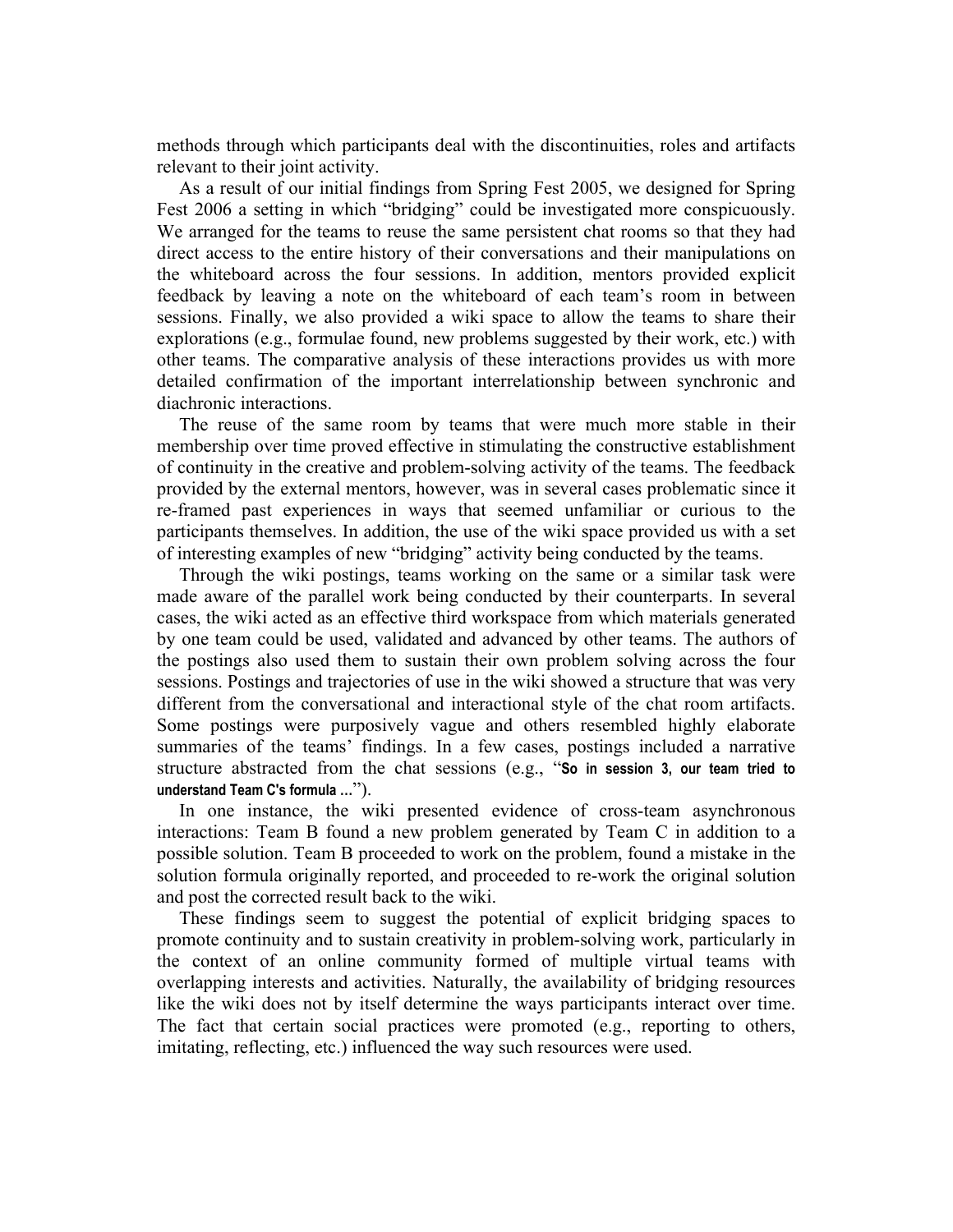### **Inter-Actional Dimensions of Group Creativity**

When one looks closely at the interactional activity that goes into the formulation and communication of creative ideas, one sees limitations of traditional, ahistorical views of creativity. Creativity involves extended efforts to articulate, critically consider, and communicate notions that are not already part of the taken-for-granted life-world. Even when accomplished largely by an individual person, this generally involves sequences of trials with physical and/or textual artifacts (Schön, 1983). Such internal monologue generally incorporates skills learned from dialogues in dyads or small groups (Vygotsky, 1930/1978). The study of creative accomplishments in groups, where their interactions can be made visible for analysis, may provide insights about individual as well as group creativity.

Several models have been proposed to characterize features of individual creativity, such as the ability to concentrate efforts for long periods of time, to use "productive forgetting" when warranted, and to break "cognitive set" (Amabile, 1983). We expected that these individual skills could also play a role that is distinctively productive in the context of long-term collective knowledge building. In our analysis, we have seen that, in fact, some of these individual accomplishments can be characterized as fundamentally social and interactional. The virtual math teams we have studied rely for their creative work on basic interactional mechanisms such as referencing, group remembering and the bridging of discontinuities (see Chapter 6).

Recent models of group creativity (Sawyer, 2003) argue that collective creative work has to be understood as the synergy between synchronic interactions (i.e., parallel and simultaneous) and diachronic exchanges (i.e., interaction over long time spans, and mediated by ostensible products). Our analysis validates this model in the context of the creative and problem-solving work of virtual math teams and starts to provide an interactional description of some of the processes underlying these two types of interaction. This interactional description also applies to other published findings on social or collective creativity (e.g., Donmez et al., 2005; Paulus, 2003).

Because continuity in itself is important to the success of virtual teams, we have observed how participants develop a series of interactional methods to co-construct mathematical knowledge within single collaborative episodes as well as over time. The co-configuration of indexicals and the use of referencing methods allowed a collectivity to create new mathematical objects that gained their meaning through interaction and opened up new possibilities for next possible steps within a synchronous episode. Group remembering and the bridging of interactional discontinuities allowed the teams to expand the referential horizon so that the objects created by themselves or by other teams could be expanded, reconsidered, or challenged. These methods allowed the teams to evolve a sense of collectivity engaged in building new knowledge and made it possible for them to interlink their collaborative interactions with those of other teams.

Just as we have argued that cognition should not be conceptualized solely or even predominantly as a fundamentally individual phenomenon (Stahl, 2006), so we claim that creativity is often rooted in social interaction and that innovative creations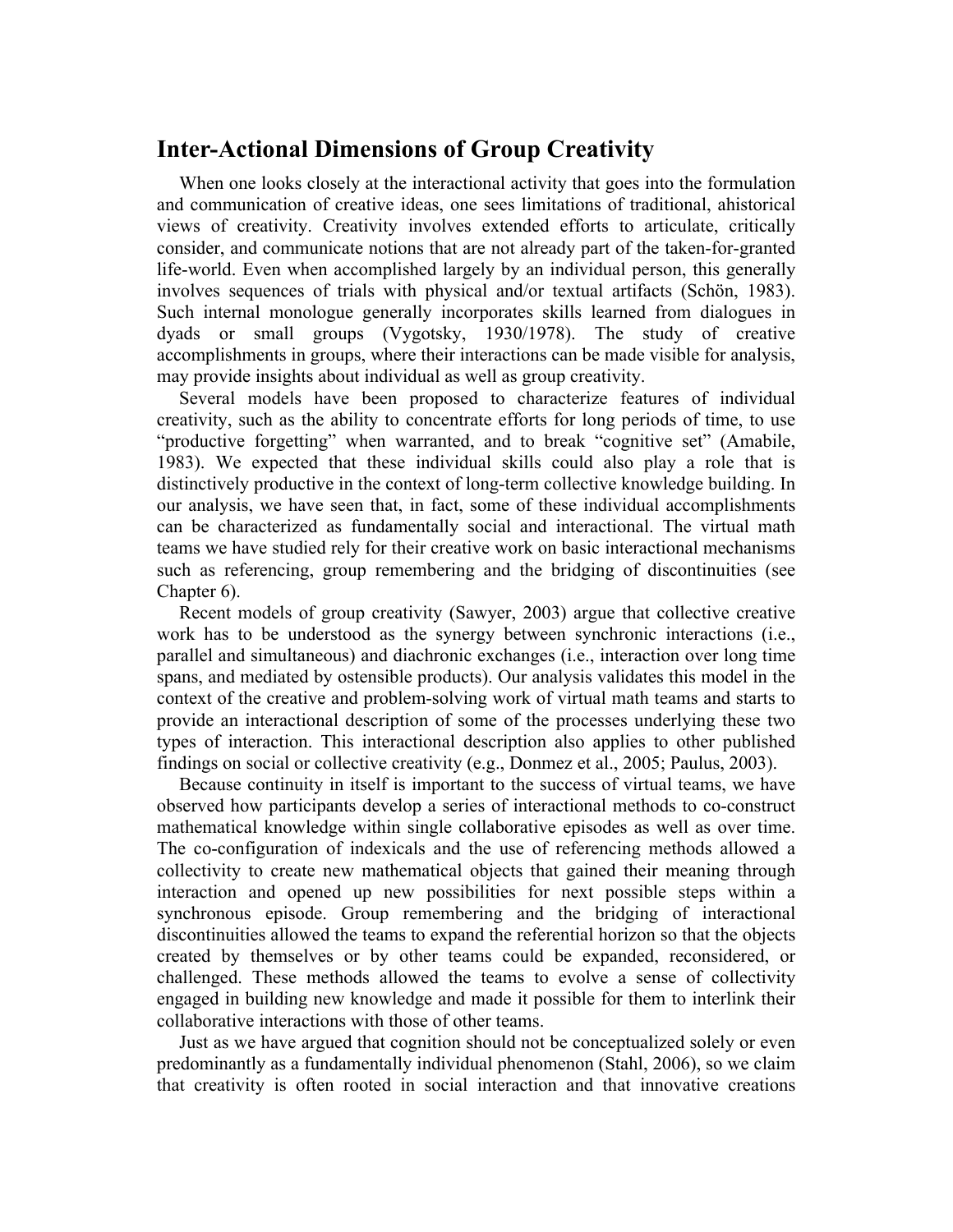should often be attributed to collectivities as a feature of their group cognition. Group creativity can be fostered by supporting interactional mechanisms like referencing, remembering and bridging.

### **References**

- Amabile, T. M. (1983). *The social psychology of creativity*. New York, NY: Springer-Verlag.
- Andriessen, J., Baker, M., & Suthers, D. (Eds.). (2003). *Arguing to learn: Confronting cognitions in computer-supported collaborative learning environments*. Dordrecht, Netherlands: Kluwer Academic Publishers. Computer-supported collaborative learning book series, vol 1.
- Button, G. Y. (Ed.). (1993). *Technology in working order: Studies of work, interaction, and technology*. London, UK: Routledge.
- Button, G. Y., & Dourish, P. (1996). *Technomethodology: Paradoxes and possibilities.* Paper presented at the ACM Conference on Human Factors in Computing Systems (CHI '96), Vancouver, Canada. Proceedings pp. 19-26.
- Csikszentmihalyi, M. (1988). Society, culture, person: A systems view of creativity. In R. J. Sternberg (Ed.), *The nature of creativity* (pp. 325-339). Cambridge,UK: Cambridge University Press.
- Csikszentmihalyi, M. (1990). The domain of creativity. In M. A. Runco & R. S. Albert (Eds.), *Theories of creativity* (pp. 190-212). Newbury Park, CA: Sage.
- Donmez, P., Rose, C., Stegmann, K., Weinberger, A., & Fischer, F. (2005). *Supporting CSCL with automatic corpus analysis technology.* Paper presented at the International Conference of Computer Support for Collaborative Learning (CSCL 2005), Taipei, Taiwan.
- Garfinkel, H. (1967). *Studies in ethnomethodology*. Englewood Cliffs, NJ: Prentice-Hall.
- Getzels, J., & Csikszentmihalyi, M. (1976). *The creative vision: A longitudinal study of problem finding in art*. New York. NY: Wiley & Sons.
- Hegel, G. W. F. (1807/1967). *Phenomenology of spirit* (J. B. Baillie, Trans.). New York, NY: Harper & Row.
- Hewett, T. (2005). Informing the design of computer-based environments to support creativity. *International Journal of Human-Computer Studies (IJHCS), 63*(4-5), 383 - 409.
- Latour, B. (1990). Drawing things together. In M. Lynch & S. Woolgar (Eds.), *Representation in scientific practice*. Cambridge, MA: MIT Press.
- Livingston, E. (1986). *The ethnomethodological foundations of mathematics*. London, UK: Routledge & Kegan Paul.
- Mayer, R. E. (1999). Fifty years of creativity research. In R. J. Sternberg (Ed.), *Handbook of creativity* (pp. 449-460). Cambridge, UK: Cambridge University Press.
- Nickerson, R. S. (1999). Enhancing creativity. In R. J. Sternberg (Ed.), *Handbook of creativity*. Cambridge, UK: Cambridge University Press.
- Patton, M. Q. (1990). *Qualitative evaluation and research methods* (2nd ed.). Mewbury Park:, CA: Sage.
- Paulus, P. B. (Ed.). (2003). *Group creativity : Innovation through collaboration*. Oxford, UK: Oxford University Press.